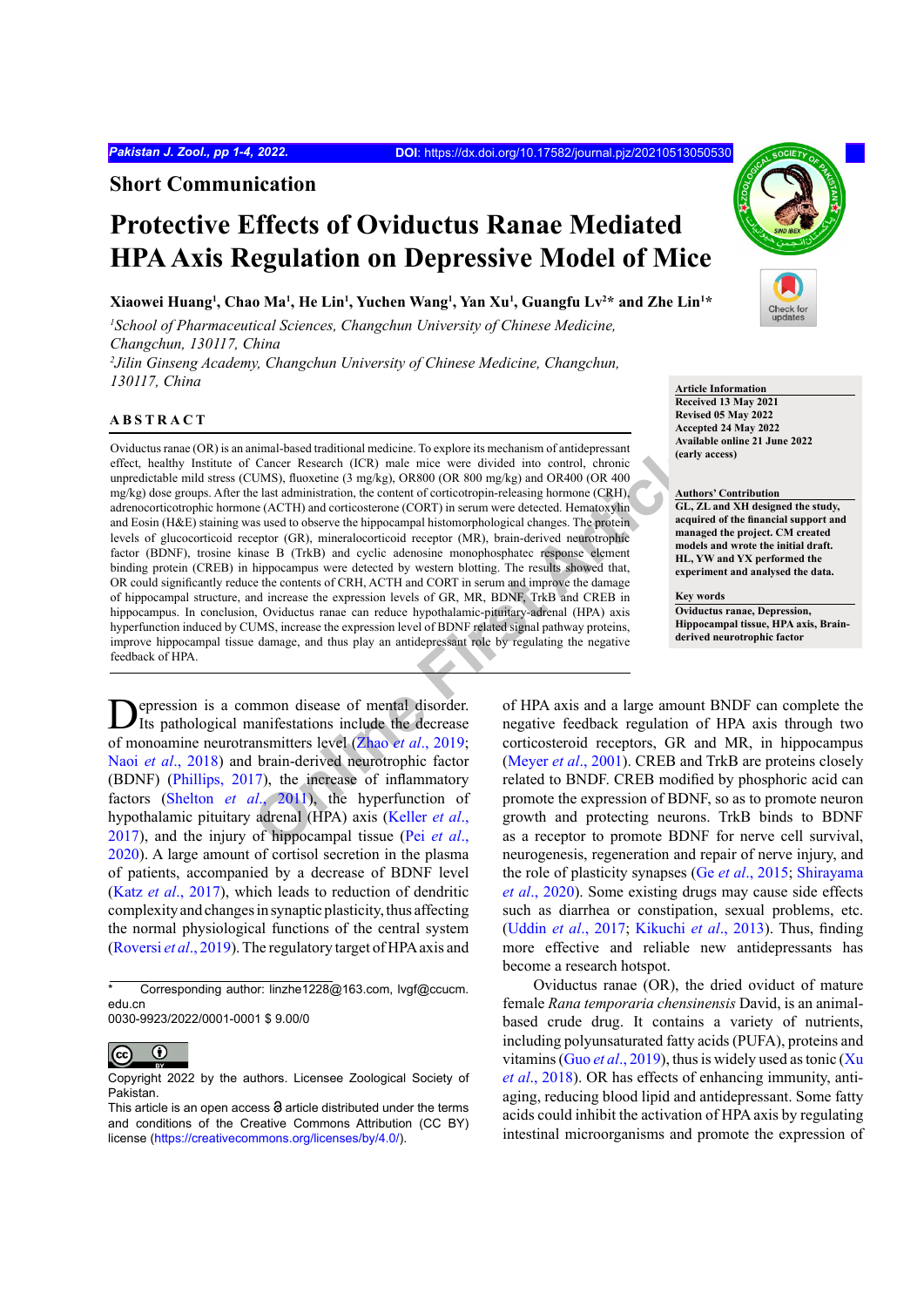BDNF in müller glia cells (Suzumura *et al*., 2020), these may be the biological basis of OR on antidepressant. However, its mechanism of antidepressant is still unclear.

In this study, the chronic unpredictable mild stress (CUMS) was used to establish the depression model. This study aims to provide a theoretical and experimental basis for a safe, effective and rational clinical application of OR.

#### *Materials and methods*

Oviductus ranae was provided by Tonghua Dingshen Pharmaceuticals Company (Tonghua, China). Fluoxetine hydrochloride capsules were purchased from Sinochem Pharmaceutical Industry Co., Ltd. (Suzhou, China). Institute of Cancer Research (ICR) male mice were purchased from Yisi Experimental Animal Technology Co., Ltd (Changchun, China). The other main reagents and equipment are listed in Supplementary Table SI.

Fifty male ICR mice were housed for 7 days under standard conditions at temperature  $24 \pm 1$ °C, 12 h:12 h light: dark cycles, with normal diet and drinking water. The mice were randomly divided into 5 groups (10 mice/ group): control (equal volume of distilled water), CUMS (fluoxetine 3 mg/kg), OR800 ( 800 mg/kg) and OR400 (400 mg/kg) dose groups, and administered intragastrically.

Experimental Animal Technology<br>
China). The other main reagents and<br>
Supplementary Table S1.<br>
Supplementary Table S1.<br>
Supplementary Table S1.<br>
Supplementary Table S1.<br>
Supplementary Table S1.<br>
Supplementary Table S1.<br>
Su The CUMS model was established and evaluated accordingly (Su *et al*., 2017; Liu *et al*., 2018). The control group was normally fed, while the other groups received 28 days of chronic unpredictable stressors. The details including: electric foot-shock (24 V for 5 min), fasting and water deprivation  $(24 h)$ , tilting the cage at  $45^{\circ}$   $(24 h)$ h), force swimming in ice water at 4°C (3 min), shaking the cage horizontally (10 min), hot environment at 45°C (5 min), noising stimulation (10 min) and tail-clamping (5 min). To prevent mice from adapting, 1 to 2 different stressors listed above were given a day.

Mice in each group were anesthetized, their blood samples were taken from eyeballs and centrifuged 3000 r/ min at 4°C for 10 min. The upper serum was collected and placed in a 2 mL EP tube, and stored at -80 °C. ELISA was used to detect the contents of CRH, ACTH and CORT in the serum (Lu *et al*., 2019).

After the mice were sacrificed, the brain tissue was collected, and the hippocampal tissues were quickly separated on ice and put into 4% paraformaldehyde fixative. After dehydration, paraffin embedding and sectioning, the hippocampal tissue was sliced into paraffin sections and the changes of tissue structure were observed by H&E staining under a microscope (Song *et al*., 2018).

Hippocampal tissue samples were placed in tube, lysed in lysate buffer, homogenized on ice, centrifuged to obtain the supernatant and stored at –80°C for later use. The concentration of protein in hippocampus were measured by bicinchoninic acid (BCA) assay. Proteins

were resolved on SDS-PAGE by electrophoresis and are transferred to PVDF membrane (Mishra *et al*., 2017). After incubation with specific antibody at 4°C overnight, the membrane was exposed to secondary antibody for 1 h, washed with TBST for 3 times. Then, chemiluminescence and gel imaging analyses were performed. The ratio of target protein to internal reference GAPDH was used as the relative protein expression.

All data were presented as the mean of three samples with standard deviation. One-way analysis of variance (ANOVA) and Tukey's range test were used to determine differences between groups,  $p < 0.05$  was considered as statistically significant.

#### *Results*

The contents of CRH, ACTH and CORT in serum are shown in Figure 1A. In CUMS group, the contents of CRH, ACTH, and CORT were increased significantly compared with that of the control group  $(p \le 0.01)$ . Compared with the CUMS group, the contents of serum CRH, ACTH and CORT in fluoxetine group, OR800 and OR400 groups were significantly reduced (*p* <0.01). Long-term stress can cause HPA axis hyperfunction and increase the contents of CRH, ACTH and CORT.

The pathological changes in hippocampal tissues were shown in Figure 1B. The hippocampal CA1 cells in control group were normal, plump, dense, arranged neatly and no obvious atrophy, while that of the CUMS group showed cells atrophy, decreased density, disordered arrangement, large gaps in the middle, and obvious degree of damage. Compared with CUMS group, the structure of cells in the OR800 and OR400 groups became normal gradually, density increased, the space between the cells decreased, the overall arrangement was more orderly, and the damage was significantly alleviated.

The expression of BDNF, TrkB, CREB, GR and MR proteins in hippocampal tissues were shown in Figure 1C. Compared with control group, the expression of BDNF, TrkB, CREB, GR, and MR proteins in CUMS group decreased significantly (*p*<0.01). While the fluoxetine group and OR800 and OR400 groups were significantly up-regulated  $(p<0.01)$ , compared with that of CUMS group. The results showed that OR could enhance the inhibition of HPA axis by increasing the cortical hormone receptor, reduce the damage and repair the hippocampal tissue by increasing the neurotrophic factors and receptors.

#### *Discussion*

When exposing under long-term chronic pressure, the HPA axis of the body will be activated. CRH secreted by hypothalamus can stimulate the pituitary gland to secrete ACTH, then stimulated adrenal glands to release a large amount of glucocorticoids, resulting in the increase of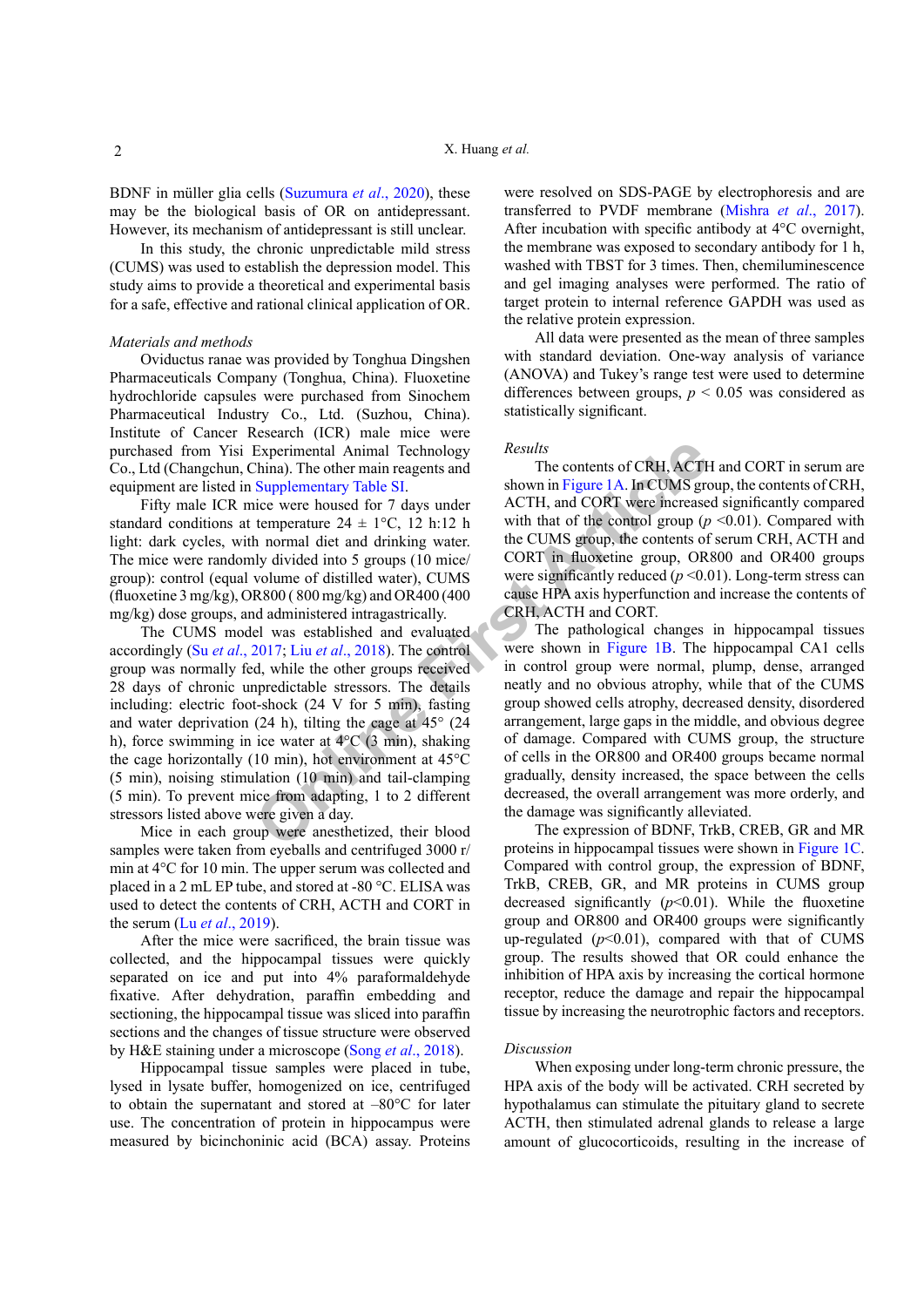glucocorticoids in body. Hippocampus plays an important role in the condition of HPA axis. Glucocorticoids in body will first bind to MR in hippocampus at a low level; only when at a high level, it will bind to GR. Meanwhile, hippocampus regulation inhibits the excessive secretion of HPA axis, maintains it to a steady state, and normalize glucocorticoid levels *in vivo* (Chen *et al*., 2016). The results in this study indicated that can increase the contents of hippocampal GR and MR receptors, enhance the hippocampus' negative feedback regulation of the HPA axis, inhibit the over-activation of the HPA axis, reduce the body's glucocorticoids and relieve the hippocampal tissue damage caused by excessive glucocorticoids.



Fig. 1. Effect of OR on the contents of CRH, ACTH and CORT (A), the pathological changes in hippocampal tissues (magnification:  $200\times$ ) (B), and the expression levels of proteins (C).

CRH, corticotropin-releasing hormone; ACTH, adrenocorticotrophic hormone; CORT, Corticosterone; BDNF, Brain-derived Neurotrophic Factor; TrkB, Trosine kinase B; CREB, Cyclic adenosine monophosphatec response element binding protein; GR, Glucocorticoid Receptor; MR, Mineralocorticoid Receptor. ##*p*<0.01, compared with control group; \*\**p*<0.01, compared with CUMS group.

BDNF exists in hippocampus and cortex, which participates in the growth and development of neurons, and also protects the physiological functions of neurons from being damaged. The increase of glucocorticoids leads to the low expression of BNDF and damages the nervous system from being repaired, resulting in depression (Serra *et al*., 2018). As a receptor with high

affinity with BDNF, TrkB can activate downstream signaling pathways, such as mitogen-activated protein kinase (MAPK), phosphoinositide 3 kinase (PI3K), etc., and play biological effects after binding to BDNF (Li *et al*., 2018). Phosphorylated CREB can combine with CRE of downstream BDNF sequence, play biological functions and promote the expression of BDNF (Peng *et al*., 2018). The results showed that the contents of CREB, BDNF, TrkB in CUMS group decreased significantly, however, their contents in OR800 and OR400 groups increased significantly after administration. H&E staining showed that the mice in CUMS group had obvious structural damages such as cell atrophy, reduced density and more disordered arrangement, while that in OR800 and OR400 groups showed a gradually normal in cell structures, an increase in the density and significantly reduced damage, compared with CUMS group.

Studies showed that oleic acid and linolenic acid were two fatty acids in OR. It was found that linolenic acid could reduce the incidence of female depression (Lucas *et al*., 2011), oleic acid can play an antidepressant role as an inhibitor of autoinducer-2 (AL-2) (Medina-Rodriguez *et al*., 2020). These fatty acids may be the material basis for the antidepressant effect of OR, which need to be further studied.

# *Conclusion*

Oviductus ranae has an antidepressant effect. Its mechanism is to restore the excessive activation of the HPA axis caused by stress and reduce glucocorticoids, alleviate the decline in BNDF caused by glucocorticoids, and promote the expression of BNDF by up-regulating CREB. Moreover, up-regulate the expression level of TrkB further for activating downstream signaling pathways, promote the neuron growth and neuron protection of neurotrophic factors, promote the repair of hippocampal tissue damage.

### *Acknowledgment*

This work was supported by the Scientific Research Planning Project of Education Department of Jilin Province (JJKH20200901KJ), Administration of Traditional Chinese Medicine of Jilin Province (2020165), Health Commission of Jilin Province (2019Q027).

#### *Ethics statement*

This study was approved by the Ethics Committee of Changchun University of Traditional Chinese Medicine (Approval No: 2020107).

#### *Supplementary material*

There is supplementary material associated with this article. Access the material online at: [https://dx.doi.](https://dx.doi.org/10.17582/journal.pjz/20210513050530) [org/10.17582/journal.pjz/20210513050530](https://dx.doi.org/10.17582/journal.pjz/20210513050530)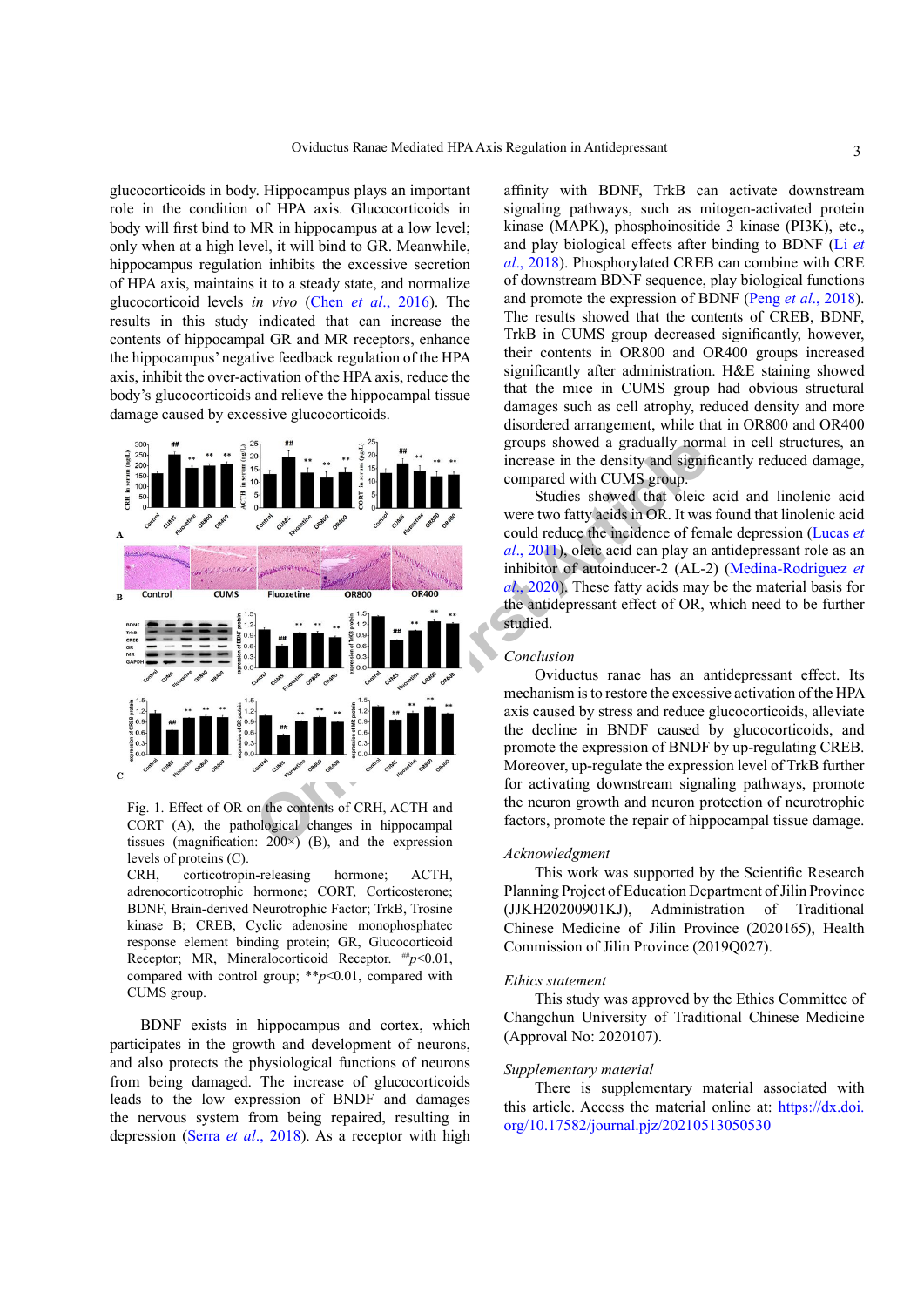X. Huang *et al.*

*Statement of conflict of interest*

The authors have declared no conflict of interest.

### *References*

- Chen, J., Wang, Z.Z., Zhang, S., Zuo, W. and Chen, N.H., 2016. *Life Sci.*, **152**: 76-81. [https://doi.](https://doi.org/10.1016/j.lfs.2016.03.022) [org/10.1016/j.lfs.2016.03.022](https://doi.org/10.1016/j.lfs.2016.03.022)
- Ge, L., Liu, L., Liu, H., Liu, S., Xue, H., Wang, X., Yuan, L., Wang, Z. and Liu, D., 2015. *Eur. J. Pharmacol.*, **768**: 49-57. [https://doi.org/10.1016/j.](https://doi.org/10.1016/j.ejphar.2015.10.026) eiphar.2015.10.026
- Guo, H., Gan, Y., Liu, M., Wang, S., Ni, S., Zhou, Y., Xiao, Y., Wang, Z. and Wang, Y., 2019. *Foods*, **8**: 322.<https://doi.org/10.3390/foods8080322>
- Katz, D.A., Locke, C., Greco, N., Liu, W. and Tracy, K.A., 2017. *Brain Behav.*, **7**: e00628. https://doi. [org/10.1002/brb3.628](https://doi.org/10.1002/brb3.628)
- Keller, J., Gomez, R., Williams, G., Lembke, A., Lazzeroni, L., Murphy Jr, G.M. and Schatzberg, A.F., 2017. *Mol. Psychiat.*, **22**: 527-536. https://doi. [org/10.1038/mp.2016.120](https://doi.org/10.1038/mp.2016.120)
- Kikuchi, T., Suzuki, T., Uchida, H., Watanabe, K. and Mimura, M., 2013. *Psychiat. Res.*, **210**: 127-133. <https://doi.org/10.1016/j.psychres.2013.05.007>
- Li, Y.J., Li, Y.J., Yang, L.D., Zhang, K., Zheng, K.Y., Wei, X.M., Yang, Q., Niu, W.M., Zhao, M.G. and Wu, Y.M., 2018. *Behav. Brain Res.*, **348**: 184-191. <https://doi.org/10.1016/j.bbr.2018.04.025>
- Liu, S., Xu, S., Wang, Z., Guo, Y., Pan, W. and Shen, Z., 2018. *Med. Sci. Monit.*, **24**: 7646-7653. https://doi. [org/10.12659/MSM.908422](https://doi.org/10.12659/MSM.908422)
- Lu, Y., Xu, X., Jiang, T., Jin, L., Zhao, X.D., Cheng, J.H., Jin, X.J., Ma, J., Piao, H.N. and Piao, L.X., 2019. *Int. Immunopharmacol.*, **67**: 119-128. https:// [doi.org/10.1016/j.intimp.2018.12.011](https://doi.org/10.1016/j.intimp.2018.12.011)
- Lucas, M., Mirzaei, F., O'Reilly, E.J., Pan, A., Willett, W.C., Kawachi, I., Koenen, K., and Ascherio, A., 2011. *Am. J. clin. Nutr.,* **93**: 1337-1343. [https://doi.](https://doi.org/10.3945/ajcn.111.011817) [org/10.3945/ajcn.111.011817](https://doi.org/10.3945/ajcn.111.011817)
- Medina-Rodriguez, E.M., Madorma D., O'Connor, G., Mason, B.L., Han D., Deo, S.K., Oppenheimer, M., Nemeroff, C.B., Trivedi, M.H., Daunert, S. and Beurel, E., 2020. *Am. J. Psychiat.,* **177**: 974-990. <https://doi.org/10.1176/appi.ajp.2020.19090960>
- Meyer, U., van Kampen, M., Isovich, E., Flugge, G. and Fuchs, E., 2001. *Hippocampus*, **11**: 329-336. <https://doi.org/10.1002/hipo.1047>
- Mishra, M., Tiwari, S. and Gomes, A.V., 2017. *Expert Rev. Proteom.*, **14**: 1037-1053. [https://doi.org/10.1](https://doi.org/10.1080/14789450.2017.1388167) [080/14789450.2017.1388167](https://doi.org/10.1080/14789450.2017.1388167)
- Naoi, M., Maruyama, W. and Shamoto-Nagai, M., 2018. *J. Neural Transm.*, **125**: 53-66. [https://doi.](https://doi.org/10.1007/s00702-017-1709-8)

[org/10.1007/s00702-017-1709-8](https://doi.org/10.1007/s00702-017-1709-8)

- Pei, G., Xu, L., Huang, W. and Yin, J., 2020. *Int. Immunopharmacol.*, **78**: 106076. [https://doi.](https://doi.org/10.1016/j.intimp.2019.106076) [org/10.1016/j.intimp.2019.106076](https://doi.org/10.1016/j.intimp.2019.106076)
- Peng, Y., Zhang, C., Su, Y., Wang, Z. and Jiang, Y., 2018. *Electrophoresis*, **40**: 1245-1250. [https://doi.](https://doi.org/10.1002/elps.201800381) [org/10.1002/elps.201800381](https://doi.org/10.1002/elps.201800381)
- Phillips, C., 2017. *Neural Plast.*, **2017**: 7260130. [https://](https://doi.org/10.1155/2017/7260130) [doi.org/10.1155/2017/7260130](https://doi.org/10.1155/2017/7260130)
- Roversi, K., de David Antoniazzi, C.T., Milanesi, L.H., Rosa, H.Z., Kronbauer, M., Rossato, D.R., Duarte, T., Duarte, M.M. and Burger, M.E., 2019. *Mol. Neurobiol.*, **56**: 6239-6250. [https://doi.org/10.1007/](https://doi.org/10.1007/s12035-019-1522-5) [s12035-019-1522-5](https://doi.org/10.1007/s12035-019-1522-5)
- Serra, M.P., Poddighe, L., Boi, M., Sanna, F., Piludu, M.A., Sanna, F., Corda, M.G., Giorgi, O. and Quartu, M., 2018. *Int. J. mol. Sci.*, **19**: 3745. [https://](https://doi.org/10.3390/ijms19123745) doi.org/10.3390/ijms19123745
- Shelton, R.C., Claiborne, J., Sidoryk-Wegrzynowicz, M., Reddy, R., Aschner, M., Lewis, D.A. and Mirnics, K., 2011. *Mol. Psychiat.*, **16**: 751-762. https://doi.org/10.1038/mp.2010.52
- Shirayama, Y., Fujita, Y., Oda, Y., Iwata, M., Muneoka, K. and Hashimoto, K., 2020. *Behav. Brain Res.*, **390**: 112670.<https://doi.org/10.1016/j.bbr.2020.112670>
- Song, Y., Zhong, M. and Cai, F.C., 2018. *Eur. Rev. Med. Pharmacol. Sci.*, **22**: 250-261. [https://doi.](https://doi.org/10.26355/eurrev_201801_14126) [org/10.26355/eurrev\\_201801\\_14126](https://doi.org/10.26355/eurrev_201801_14126)
- C., Greco, N., Liu, W. and Tracy,<br>
Serra, M.P., Poddighe, L., Bo<br>
ain Behav., 7: e00628. h[t](https://doi.org/10.1038/mp.2010.52)tps://doi.<br>
M.A., Sama, F., Corda,<br>
2018. Int., S.M. and Schatzberg,<br>
Murphy Jr, G.M. and Schatzberg,<br>
Shelton, R.C. Claiborne, J. Su, W.J., Zhang, Y., Chen, Y., Gong, H., Lian, Y.J., Peng, W., Liu, Y.Z., Wang, Y.X., You, Z.L., Feng, S.J., Zong, Y., Lu, G.C. and Jiang, C.L., 2017. *Behav. Brain Res.*, **322**: 1-8. [https://doi.org/10.1016/j.](https://doi.org/10.1016/j.bbr.2017.01.018) bbr.2017.01.018
	- Suzumura, A., Kaneko, H., Funahashi, Y., Takayama, K., Nagaya, M., Ito, S., Okuno, T., Hirakata, T., Nonobe, N., Kataoka, K., Shimizu, H., Namba, R., Yamada, K., Ye, F., Ozawa, Y., Yokomizo, T. and Terasaki, H., 2020. *Diabetes*, **69**: 724-735. [https://](https://doi.org/10.2337/db19-0550) [doi.org/10.2337/db19-0550](https://doi.org/10.2337/db19-0550)
	- Uddin, M.F., Alweis, R., Shah, S.R., Lateef, N., Shahnawaz, W., Ochani, R.K., Dharani, A.M. and Shah, S.A., 2017. *J. clin. Diagn. Res.*, **11**: OE05-OE07. [https://doi.org/10.7860/](https://doi.org/10.7860/JCDR/2017/29473.10696) [JCDR/2017/29473.10696](https://doi.org/10.7860/JCDR/2017/29473.10696)
	- Xu, Q., Dou, C., Liu, X., Yang, L., Ni, C., Wang, J., Guo, Y., Yang, W., Tong, X. and Huang, D., 2018. *Biomed. Pharmacother.*, **107**: 1692-1704. [https://](https://doi.org/10.1016/j.biopha.2018.07.071) [doi.org/10.1016/j.biopha.2018.07.071](https://doi.org/10.1016/j.biopha.2018.07.071)
	- Zhao, X., Cao, F., Liu, Q., Li, X., Xu, G., Liu, G., Zhang, Y., Yang, X., Yi, S., Xu, F., Fan, K. and Ma, J., 2019. *Behav. Brain Res.*, **364**: 494-502. [https://](https://doi.org/10.1016/j.bbr.2017.05.064) [doi.org/10.1016/j.bbr.2017.05.064](https://doi.org/10.1016/j.bbr.2017.05.064)